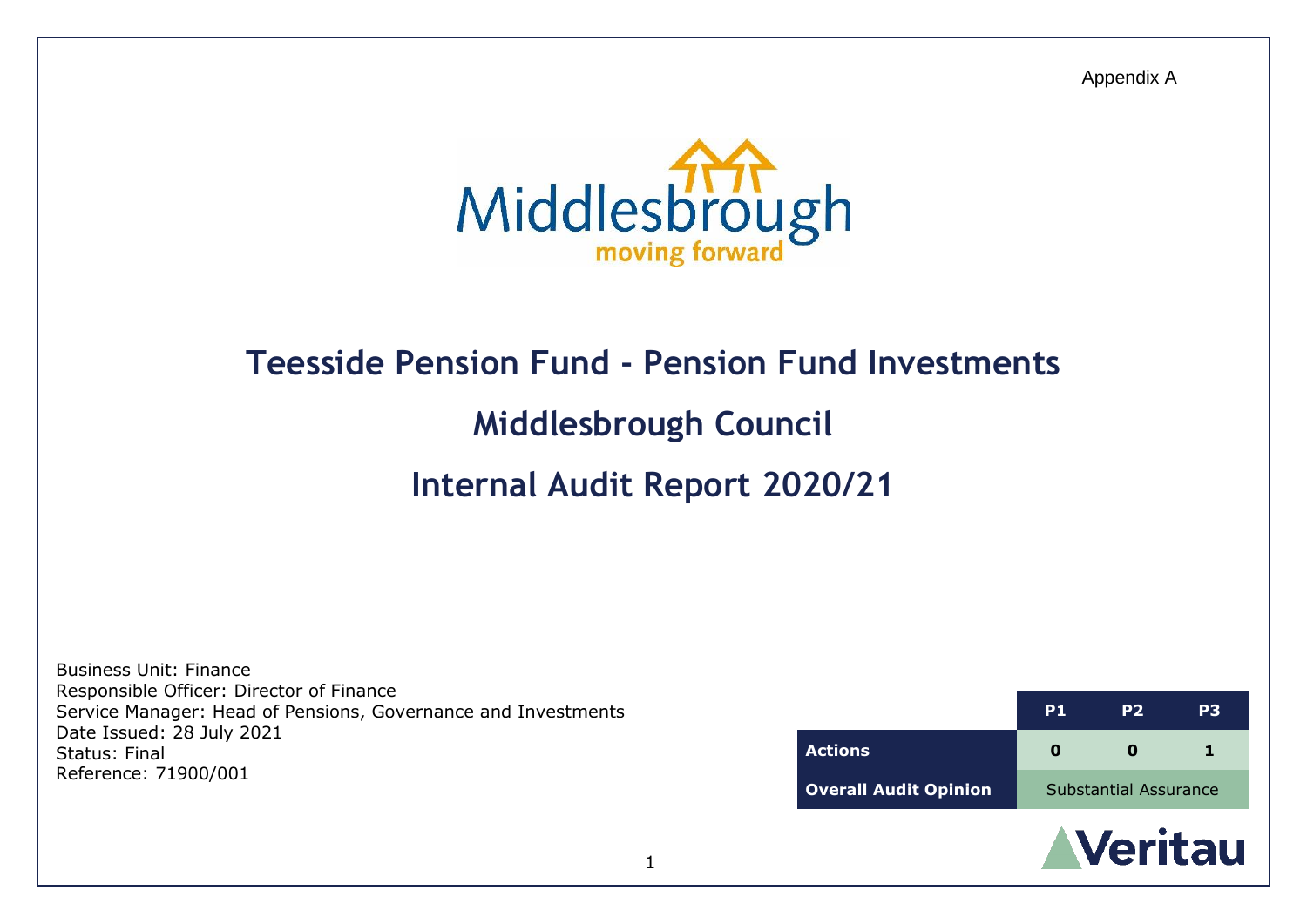## **Summary and Overall Conclusions**

### **Introduction**

In the 2015 July Budget, the Chancellor announced the Government's intention to work with Local Government Pension Scheme administering authorities to ensure that they pool investments to significantly reduce costs while maintaining overall investment performance. The Chancellor announced that the pools should take the form of up to six British Wealth Funds instead of 89 Local Government Pension Scheme (LGPS), each with assets of at least £25bn. The objective of the pools was to ensure they met four key criteria; asset pools that achieve the benefits of scale, strong governance and decision making, reduced costs and excellent value for money and an improved capacity to invest in infrastructure.

Prior to this each of the 89 funds operated independently of each other with each managing their own investments and employing their own investment advisor. The responsibilities for determining the investment strategy and asset allocation strategy remain with the Pension Fund Committee. Pooling investments does offer an opportunity to share knowledge and reduce external investment management fees, as the fund manager is able to treat the funds as a single client.

The Local Government Pension Scheme (Management and Investment of Funds) Regulations 2016 included the requirement for all LGPS Funds to pool their assets. Teesside Pension Fund (TPF) is one of twelve Funds who are shareholder partners in Border to Coast Pension Partnership Limited (BCPP). The TPF has a number of risks on their risk register in relation to pooling and investments. These include inadequate Border to Coast oversight, an asset pooling transition risk, inadequate pooling data, Border to Coast failure, inadequate pooling investments expertise, inappropriate investment strategy, and others relating to transparency, cost and underperformance.

In March 2020 the Covid-19 pandemic had a significant impact on global stock markets and trading conditions. Despite the unprecedented circumstances, TPF continued working toward its strategy of transferring investments to the Pool in conjunction with fund advisors. Middlesbrough Council officers worked from home and processes were adapted to continue to maintain service delivery and investment management.

# **Objectives and Scope of the Audit**

The purpose of this audit was to provide assurance to management that there are appropriate procedures and controls in place surrounding the transferring of funds to the Border to Coast Pensions Partnership (BCPP). This included that

- There was an approved transition plan that is sufficiently detailed with timescales for the transfer of funds into the BCPP and plan in place to manage the risk of transition;
- The transition plan was monitored and funds are transferred in accordance with that plan;
- Transfers by the TPF into the BCPP have been undertaken in accordance with procedures;
- Post transfer reviews are undertaken to identify lessons learnt and support future transfers.

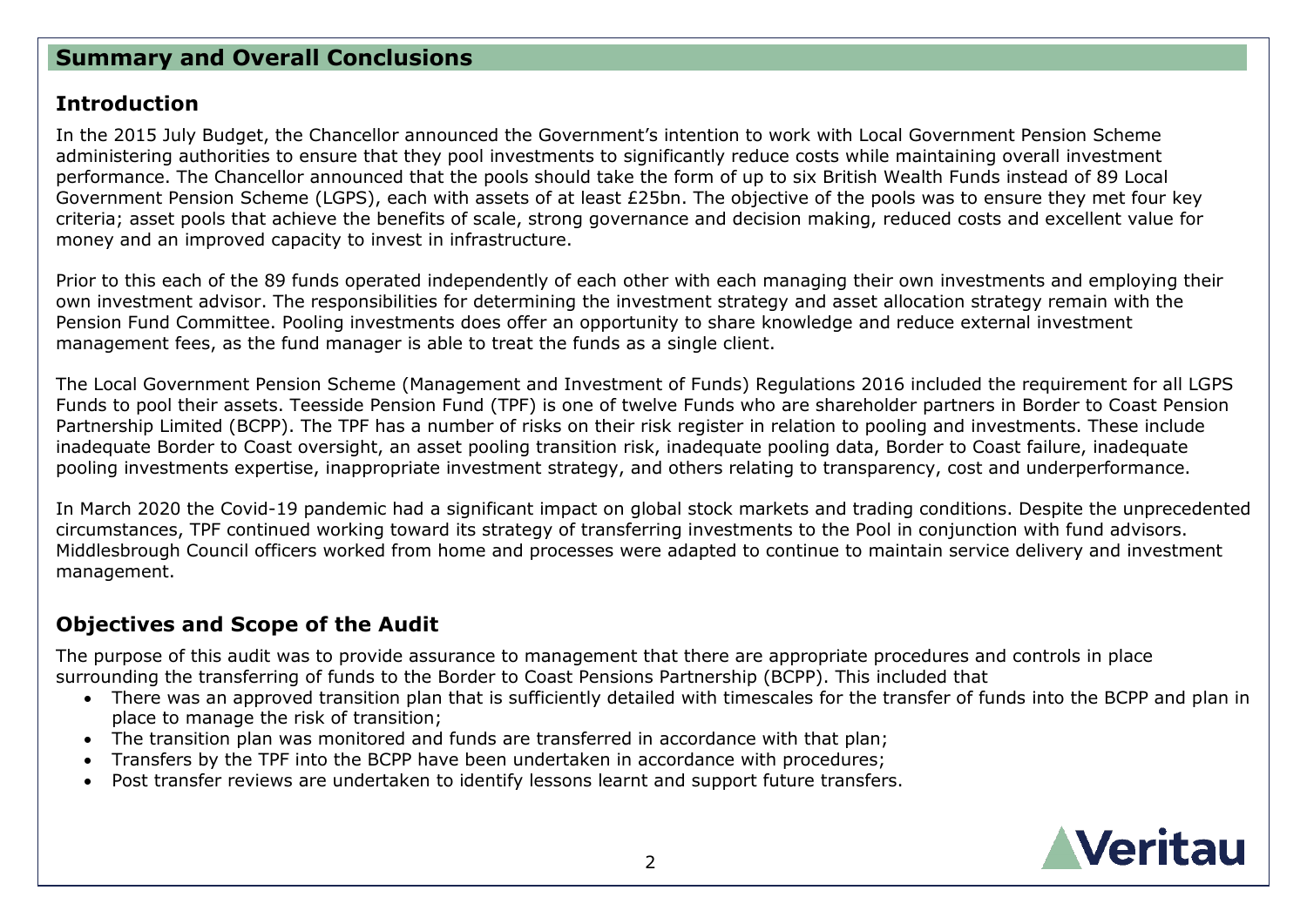## **Key Findings**

We were provided with evidence to confirm that the process of the TPF joining the BCPP was discussed with Council members and steps taken to ensure that the required governance arrangements were in place. We were able to confirm that the decision for the Council to act as the Administering Authority for the TPF in the BCPP Pooling Arrangement was approved at a meeting of the Council in February 2017 and implemented.

The TPF transferred £1.2bn of UK equity to BCPP in 2018; this was the only transition made to the BCPP, although the transfer of overseas equity is planned for 2021.

We saw that that the TPF has an approved Investment Strategy Statement (ISS) in place in accordance with Regulation 7 of the Local Government Pension Fund (Management and Investment of Funds) Regulations 2016. We found that Legal and General Investment Management was used to implement the transition as the transition manager for the transfer of the UK equity. The transition was supported by a transition plan which detailed timescales for the transfer, and the process was supported by Inalytics, as transition advisor assisting BCPP in reviewing the transition strategy and monitoring implementation. Our testing confirmed that the transfer to BCPP was completed with adherence to the TPF Investment strategy, with an appropriately authorised transaction, and we saw evidence of consultation with the TPF Committee had taken place.

We reviewed the TPF risk register and found it has been developed to include investment risks relating to the transition to BCPP. Whilst we were able to demonstrate that the risks are regularly presented to the TPF committee we were unable to demonstrate that the risks had been reviewed.

We found the transfer had been undertaken in accordance with required procedures; although the governance policies from 2017 which aim to support the investment strategy were found to be in need of review. The review of the policies is currently on hold in order to incorporate statutory guidance to be issued following a report produced for the Local Government and Pension Scheme Advisory Boards titled the 'Good Governance Report'. The good governance project was found to have reported delays as a result of COVID. A review of the report identified proposals to produce statutory guidance with a view of establishing new governance requirements that will affect the policies pending review, such as the Pension Funds Governance Policy, Conflicts of Interest Policy, Training Policy and the Risk Management Policy. However, a separate 'Pension Fund Administration' audit has also been undertaken by Veritau, which includes a finding regarding the need for a review of pension fund governance policies.

Our review of the post transfer reports following the transition found that both Legal and General and Inalytics provided detailed analysis of the transition, and both reported the transition to be a success as this was a large and complex transition undertaken within the expected cost range and within the expected time horizon.

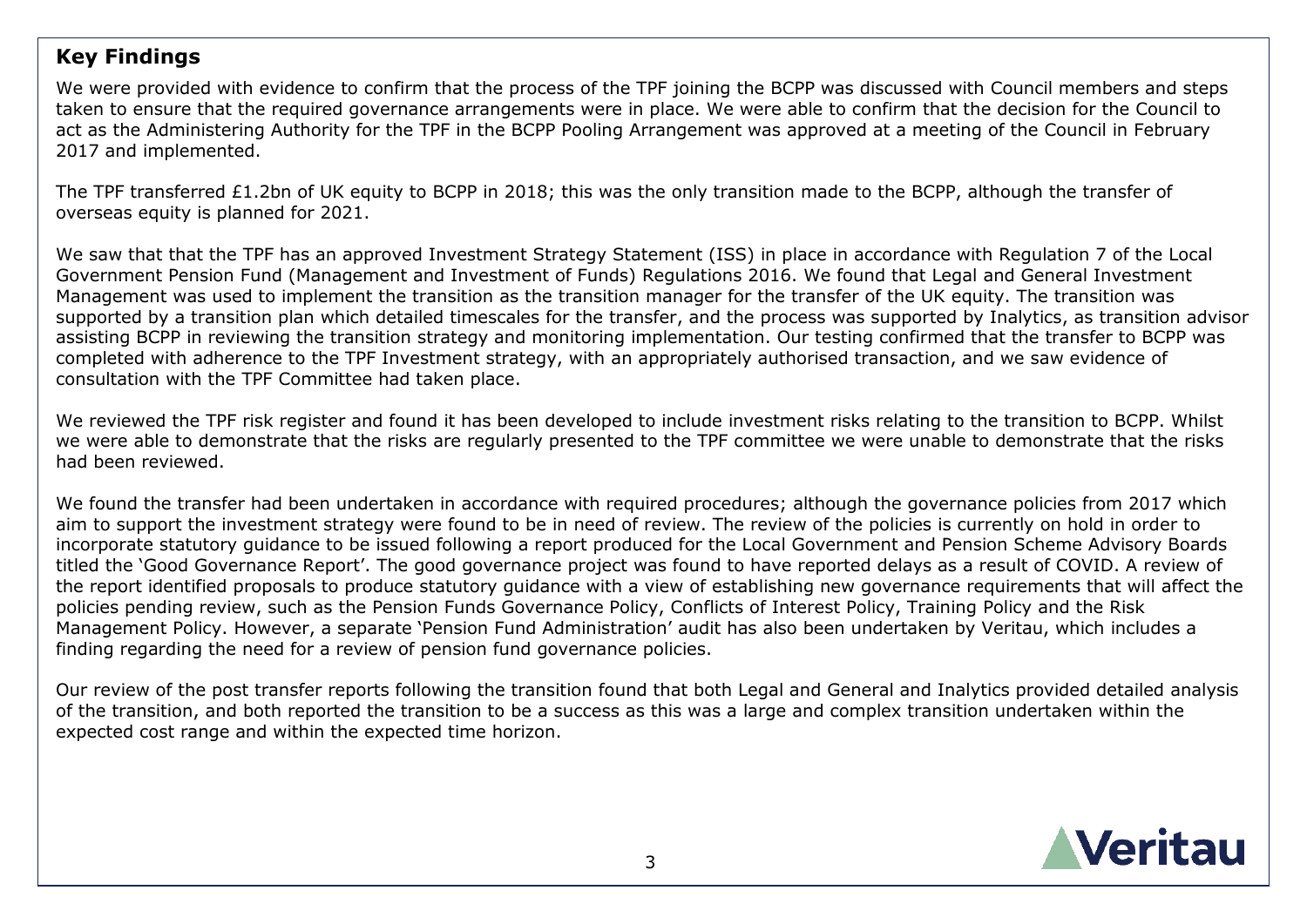## **Overall Conclusions**

A sound system of governance, risk management and control exists, with internal controls operating effectively and being consistently applied to support the achievement of objectives in the area audited. Our overall opinion of the controls within the system at the time of the audit was that they provided Substantial Assurance.

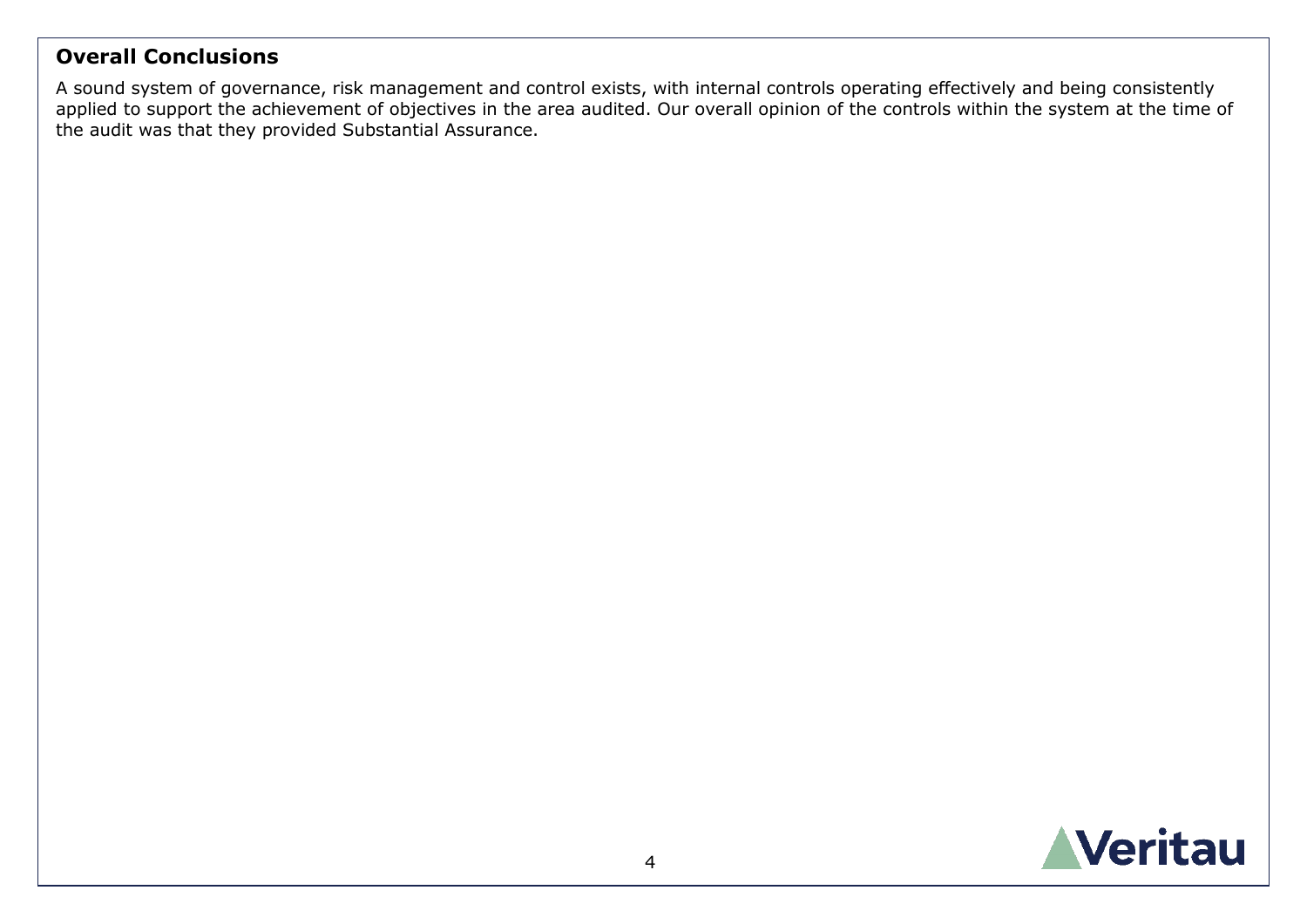### **1 Risk reviews**

| <b>Issue/Control Weakness</b>                                                                             | <b>Risk</b>                                                                                                                     |
|-----------------------------------------------------------------------------------------------------------|---------------------------------------------------------------------------------------------------------------------------------|
| The Council was unable to demonstrate that the TPF risk register had been<br>reviewed on a regular basis. | The Council are unable to evidence that risks are being<br>regularly reviewed in line with the TPF's Risk<br>Management Policy. |

#### **Findings**

The TPF Risk Management Policy states that risk monitoring is the final part of the risk management cycle and will be the responsibility of the TPF Committee. We reviewed the Council's risk management system (Pentana) and found the TPF risk register had been developed to capture risks associated with the transition of funds to BCPP. The TPF Risk Management Policy states the 'risk register is the primary control document for the subsequent analysis, control and monitoring of those risks'.

The TPF risk register is held on Pentana, and details a number of relevant risks relating to pooling and investments. We noted risks relating specifically BCPP , with risks such as 'inadequate BCPP oversight, an asset pooling transition risk, inadequate pooling data, BCPP failure, insufficient range of pooling asset classes, inadequate pooling investments expertise, pooling systemic risks, inappropriate investment strategy, inadequate pooling transparency, higher than expected costs of investment pooling, and pooling investment underperformance'.

However, whilst the TPF risk register was found to be regularly presented at the Committee meetings in line with the TPF's Risk Management Policy; we were unable to demonstrate that the risks had been subject to regular review as the point of review had not been recorded on Pentana to demonstrate a review taking place.

### **Agreed Action 1.1**

Going forward, every time the TPF risk register is presented to the Committee, Pentana will be updated to reflect the fact that a review of the risk register has taken place.

| <b>Priority</b>                      | 3                                                        |
|--------------------------------------|----------------------------------------------------------|
| <b>Responsible</b><br><b>Officer</b> | <b>Head of Pensions</b><br>Governance and<br>Investments |
| <b>Timescale</b>                     | 30 September<br>2021                                     |

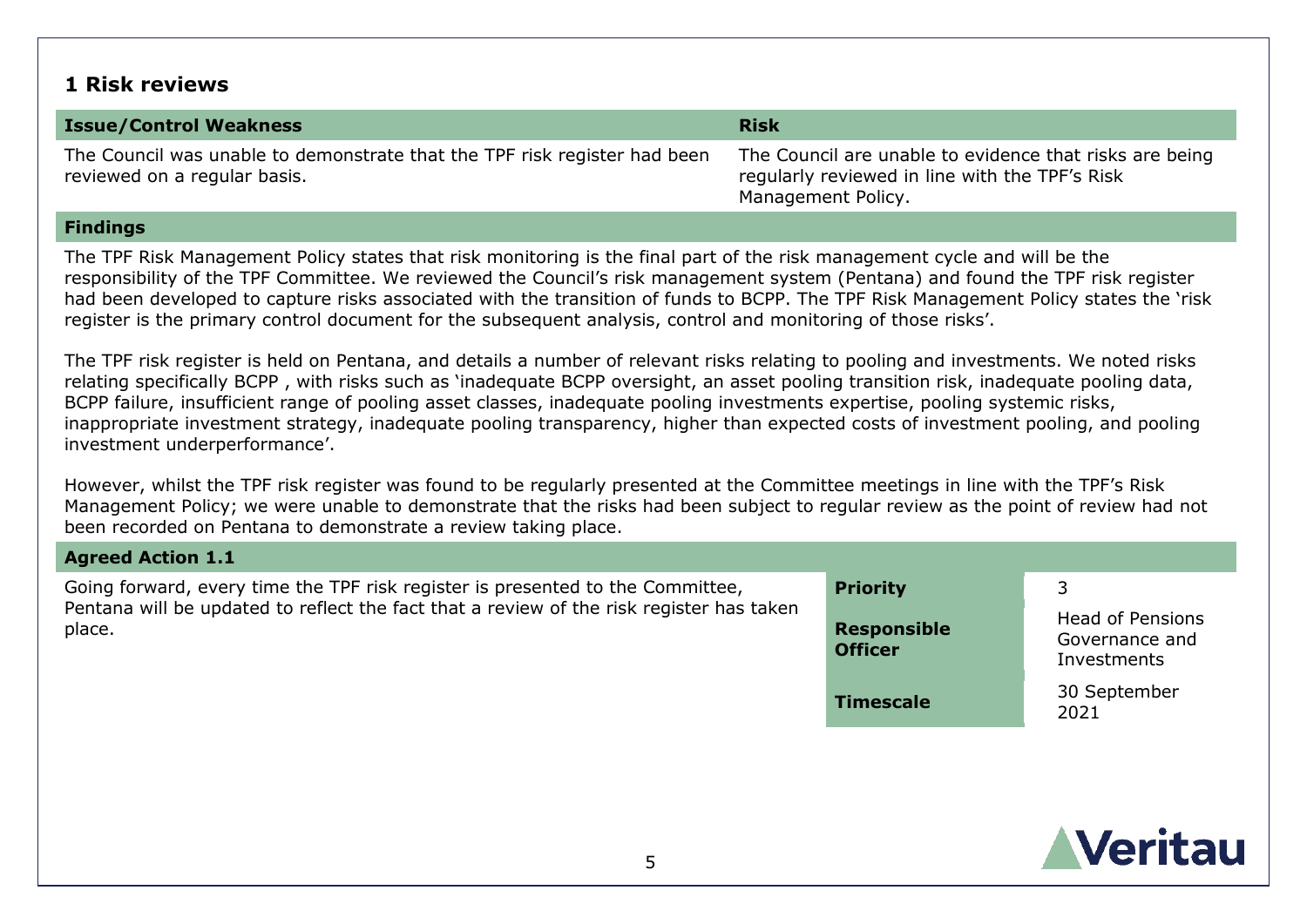# **Audit Opinions and Priorities for Actions**

#### **Audit Opinions**

Our work is based on using a variety of audit techniques to test the operation of systems. This may include sampling and data analysis of wider populations. It cannot guarantee the elimination of fraud or error. Our opinion relates only to the objectives set out in the audit scope and is based on risks related to those objectives that we identify at the time of the audit.

Our overall audit opinion is based on 4 grades of opinion, as set out below.

#### **Opinion Assessment of internal control**

| Substantial<br>Assurance | A sound system of governance, risk management and control exists, with internal controls operating effectively<br>and being consistently applied to support the achievement of objectives in the area audited.                                                 |
|--------------------------|----------------------------------------------------------------------------------------------------------------------------------------------------------------------------------------------------------------------------------------------------------------|
| Reasonable<br>Assurance  | There is a generally sound system of governance, risk management and control in place. Some issues, non-<br>compliance or scope for improvement were identified which may put at risk the achievement of objectives in the<br>area audited.                    |
| Limited Assurance        | Significant gaps, weaknesses or non-compliance were identified. Improvement is required to the system of<br>governance, risk management and control to effectively manage risks to the achievement of objectives in the<br>area audited.                       |
| No Assurance             | Immediate action is required to address fundamental gaps, weaknesses or non-compliance identified. The<br>system of governance, risk management and control is inadequate to effectively manage risks to the<br>achievement of objectives in the area audited. |

#### **Priorities for Actions**

| Priority 1 | A fundamental system weakness, which presents unacceptable risk to the system objectives and requires urgent<br>attention by management.        |
|------------|-------------------------------------------------------------------------------------------------------------------------------------------------|
| Priority 2 | A significant system weakness, whose impact or frequency presents risks to the system objectives, which needs to be<br>addressed by management. |
| Priority 3 | The system objectives are not exposed to significant risk, but the issue merits attention by management.                                        |



## **Annex 1**